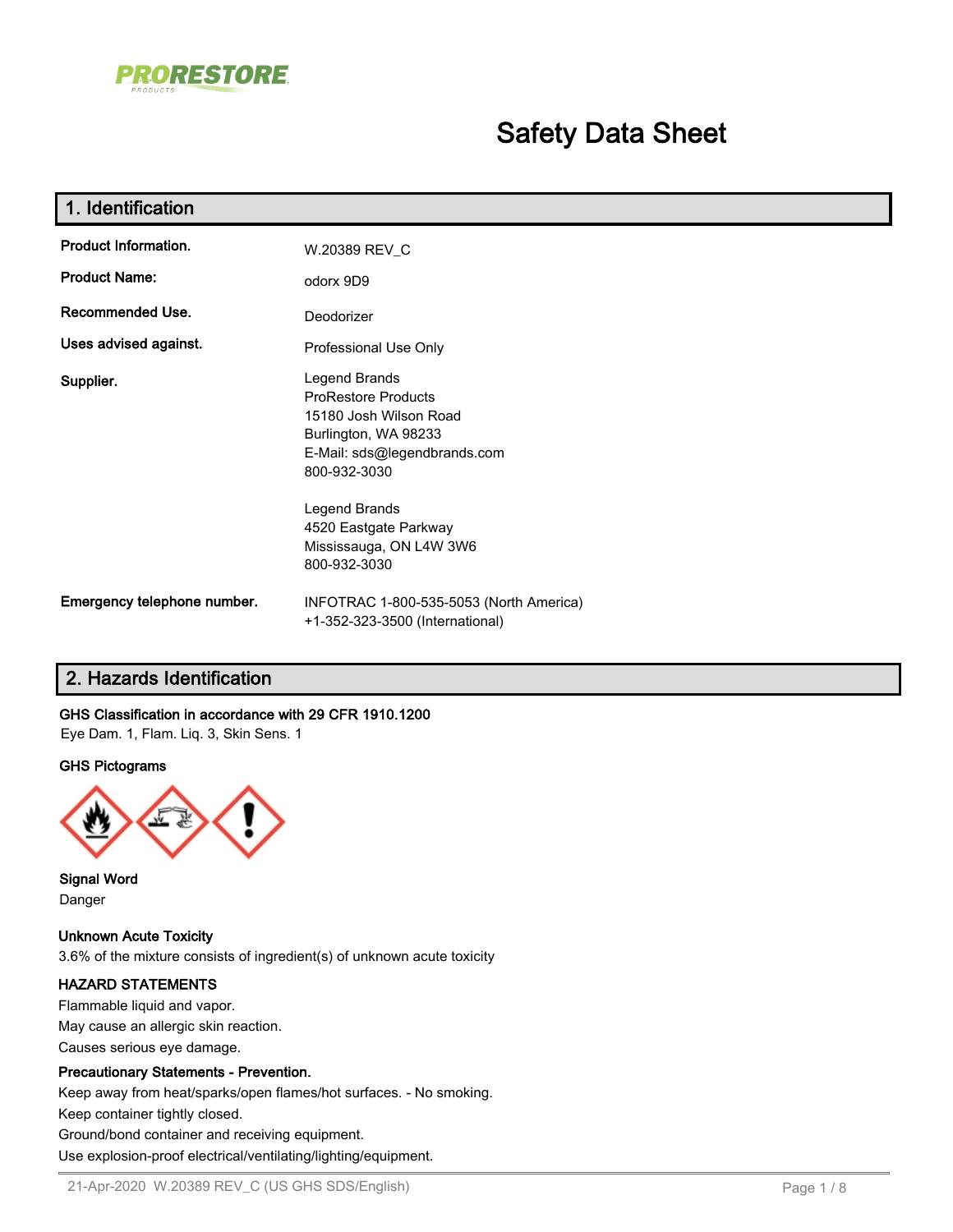Use only non-sparking tools.

Take precautionary measures against static discharge.

Avoid breathing dust/fume/gas/mist/vapors/spray.

Wear protective gloves/protective clothing/eye protection/face protection

### **Precautionary Statements - Response.**

If on skin: Wash with plenty of water.

If on skin (or hair): Take off immediately all contaminated clothing. Rinse skin with water/shower.

If in eyes: Rinse cautiously with water for several minutes. Remove contact lenses, if present and easy

to do. Continue rinsing.

Immediately call a poison center/doctor.

If skin irritation or rash occurs: Get medical advice/attention.

In case of fire: Use  $CO<sub>2</sub>$  dry chemical or foam to extinguish.

### **Precautionary Statements - Storage.**

Store in a well-ventilated place. Keep cool.

### **Precautionary Statements - Disposal.**

Dispose of contents in accordance with local/regional/national/international regulations.

### **3. Composition/Information on Ingredients**

| <b>Chemical Name</b>                            | CAS-No.       | Wt. %       |
|-------------------------------------------------|---------------|-------------|
| ALCOHOLS, C12-15, ETHOXYLATED                   | 68131-39-5    | $10 - 25$   |
| Isopropyl alcohol                               | 67-63-0       | $10 - 25$   |
| DIPROPYLENE GLYCOL                              | 25265-71-8    | $10 - 25$   |
| 2,4-PENTANEDIOL, 2-METHYL-                      | 107-41-5      | $2.5 - 10$  |
| AMYL SALICYLATE                                 | 2050-08-0     | $1.0 - 2.5$ |
| BENZOIC ACID. 2-HYDROXY-. METHYL ESTER          | 119-36-8      | $1.0 - 2.5$ |
| D-limonene                                      | 5989-27-5     | $0.1 - 1.0$ |
| <b>COUMARIN</b>                                 | $91 - 64 - 5$ | $0.1 - 1.0$ |
| 1,3-Cyclohexadiene, 1-methyl-4-(1-methylethyl)- | $99 - 86 - 5$ | $0.1 - 1.0$ |

The exact percentage (concentration) of composition has been withheld as a trade secret.

### **4. First-aid Measures**

### **Description of first-aid measures.**

### **General advice.**

Call a physician if irritation develops or persists. Show this safety data sheet to the doctor in attendance. When symptoms persist or in all cases of doubt seek medical advice.

### **Inhalation.**

Move to fresh air. If symptoms persist, call a physician. If not breathing, give artificial respiration.

### **Skin contact.**

If skin irritation persists, call a physician. Wash off immediately with soap and plenty of water. Remove all contaminated clothes and shoes.

### **Eye contact.**

Rinse thoroughly with plenty of water for at least 15 minutes and consult a physician. Call a physician if irritation develops or persists. Remove contact lenses, if present.

### **Ingestion.**

Do NOT induce vomiting. Never give anything by mouth to an unconscious person. Call a physician immediately. Gently wipe or rinse the inside of the mouth with water.

### **Symptoms.**

See Section 2.2, Label Elements and/or Section 11, Toxicological effects.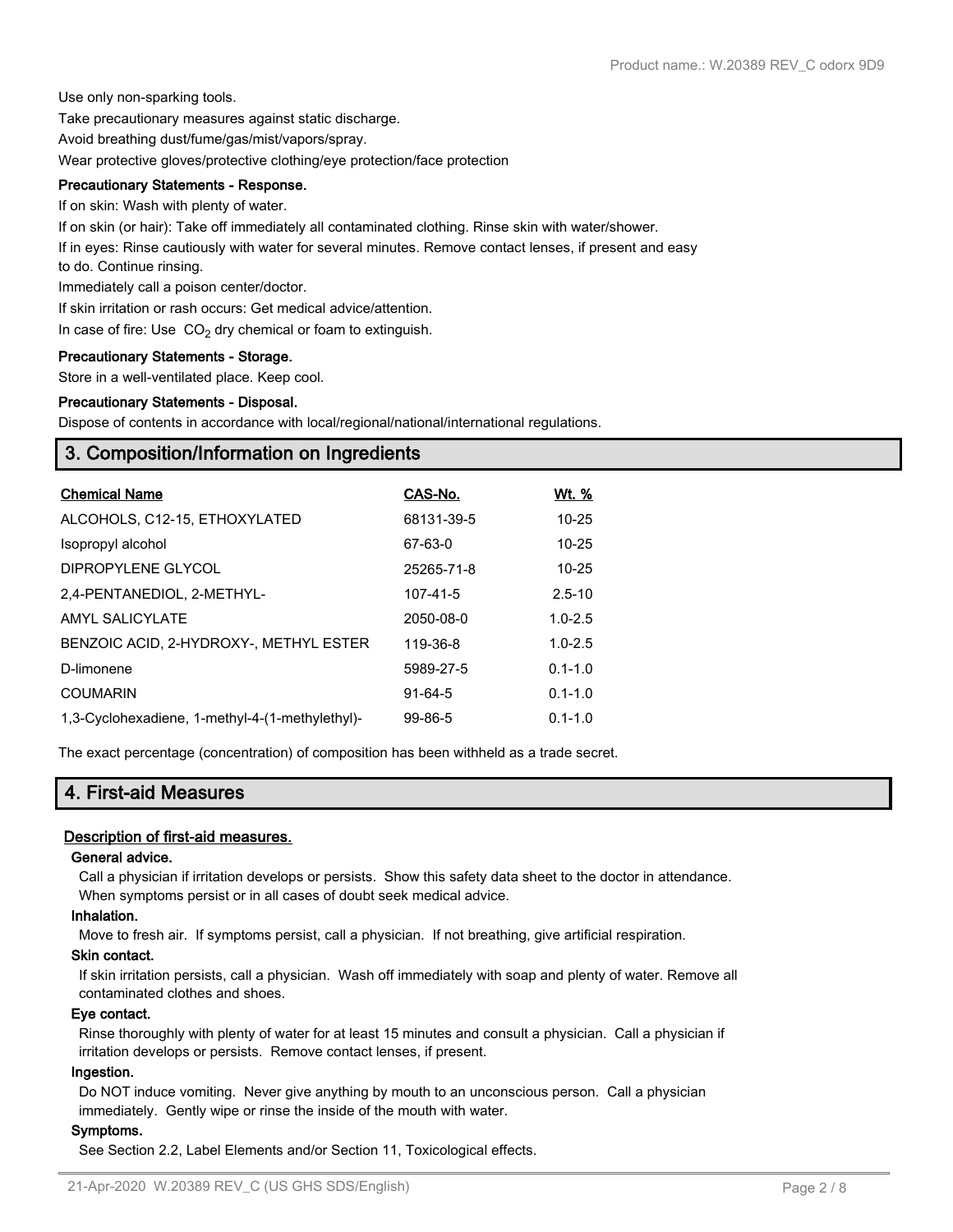### **Notes to physician.**

Treat symptomatically.

### **5. Fire-fighting Measures**

### **Extinguishing media.**

### **Suitable extinguishing media.**

Water spray. Foam. Dry powder. Dry chemical. Alcohol-resistant foam. Use extinguishing measures that are appropriate to local circumstances and the surrounding environment.  $\rm \, Carbon$  dioxide  $\rm (CO_2).$ 

### **Extinguishing media which shall not be used for safety reasons.**

High volume water jet.

### **Special hazards arising from the substance or mixture.**

Flash back possible over considerable distance. Hazardous decomposition products formed under fire conditions.

### **Advice for firefighters.**

As in any fire, wear self-contained breathing apparatus pressure-demand, MSHA/NIOSH (approved or equivalent) and full protective gear.

### **6. Accidental Release Measures**

### **Personal precautions, protective equipment and emergency procedures.**

### **Personal precautions.**

Avoid contact with skin, eyes and clothing. Ensure adequate ventilation, especially in confined areas. Do not breathe vapors or spray mist.

### **Advice for emergency responders.**

Remove all sources of ignition. Use personal protection recommended in Section 8.

### **Environmental precautions.**

Prevent further leakage or spillage if safe to do so. Do not allow material to contaminate ground water system. Prevent product from entering drains. See Section 12 for additional Ecological information.

### **Methods and materials for containment and cleaning up.**

### **Methods for Containment.**

Prevent further leakage or spillage if safe to do so. Pick up and transfer to properly labeled containers. Use personal protective equipment. Remove all sources of ignition.

### **Methods for cleaning up.**

Use personal protective equipment as required.

### **Reference to other sections.**

See section 8 for more information.

### **7. Handling and Storage**

### **Conditions for safe storage, including any incompatibilities.**

### **Advice on safe handling.**

Handle in accordance with good industrial hygiene and safety practice. Keep away from sources of ignition - No smoking.

### **Hygiene measures.**

See section 7 for more information.

### **Storage Conditions.**

Keep containers tightly closed in a cool, well-ventilated place. Store in original container.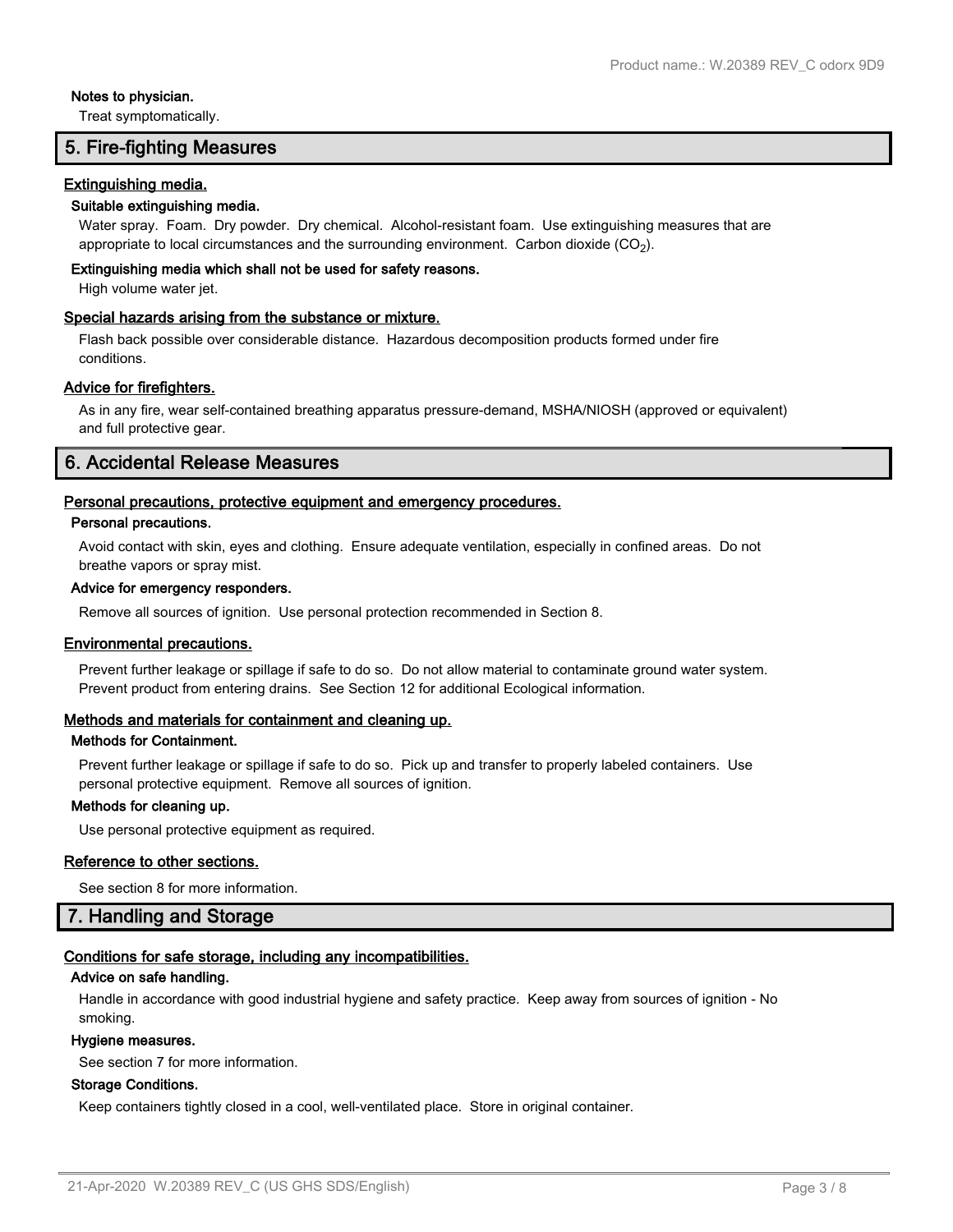### **8. Exposure Controls/Personal Protection**

| Ingredients with Occupational Exposure Limits |                      |                       |                     |                         |
|-----------------------------------------------|----------------------|-----------------------|---------------------|-------------------------|
| <b>Chemical Name</b>                          | <b>ACGIH TLV-TWA</b> | <b>ACGIH-TLV STEL</b> | <b>OSHA PEL-TWA</b> | <b>OSHA PEL-CEILING</b> |
| Isopropyl alcohol                             | $200$ ppm            | $400$ ppm             | $400$ ppm           | N.E.                    |
| 2,4-PENTANEDIOL, 2-METHYL-                    | 25 ppm               | 50 ppm                | N.E.                | N.E                     |

**TLV = Threshold Limit Value TWA = Time Weighted Average PEL = Permissible Exposure Limit STEL = Short-Term Exposure Limit N.E. = Not Established**

### **Engineering Measures.**

Showers, eyewash stations, and ventilation systems.

### **Personal protective equipment.**

### **Eye/Face Protection.**

Safety glasses with side-shields.

### **Skin and body protection.**

Wear suitable protective clothing.

### **Respiratory protection.**

In case of insufficient ventilation wear suitable respiratory equipment.

### **9. Physical and chemical properties.**

### **Information on basic physical and chemical properties.**

| <b>Physical state</b>                     | Liquid                    |
|-------------------------------------------|---------------------------|
| Appearance                                | No Information            |
| Color                                     | No Information            |
| Odor                                      | Wintergreen               |
| <b>Odor Threshold</b>                     | No Information            |
| рH                                        | 7.7                       |
| Melting/freezing point., °C (°F)          | No Information            |
| Flash Point., °C (°F)                     | 27 (80.60)                |
| Boiling point/boiling range., °C (°F)     | 108 - 302 (226.4 - 575.6) |
| <b>Evaporation rate</b>                   | No Information Available  |
| Explosive properties.                     | No Information            |
| Vapor pressure.                           | 4.3                       |
| Vapor density.                            | No Information            |
| Specific Gravity. (g/cm <sup>3</sup> )    | 0.970                     |
| Water solubility.                         | No Information            |
| Partition coefficient.                    | No Information            |
| Autoignition temperature., °C             | No Information            |
| Decomposition Temperature °C.             | No Information            |
| Viscosity, kinematic.                     | No Information            |
| Other information.                        |                           |
| Volatile organic compounds (VOC) content. | 210                       |
| Density, Ib/gal                           | No Information            |
|                                           |                           |

### **10. Stability and Reactivity**

### **Reactivity.**

Stable under normal conditions.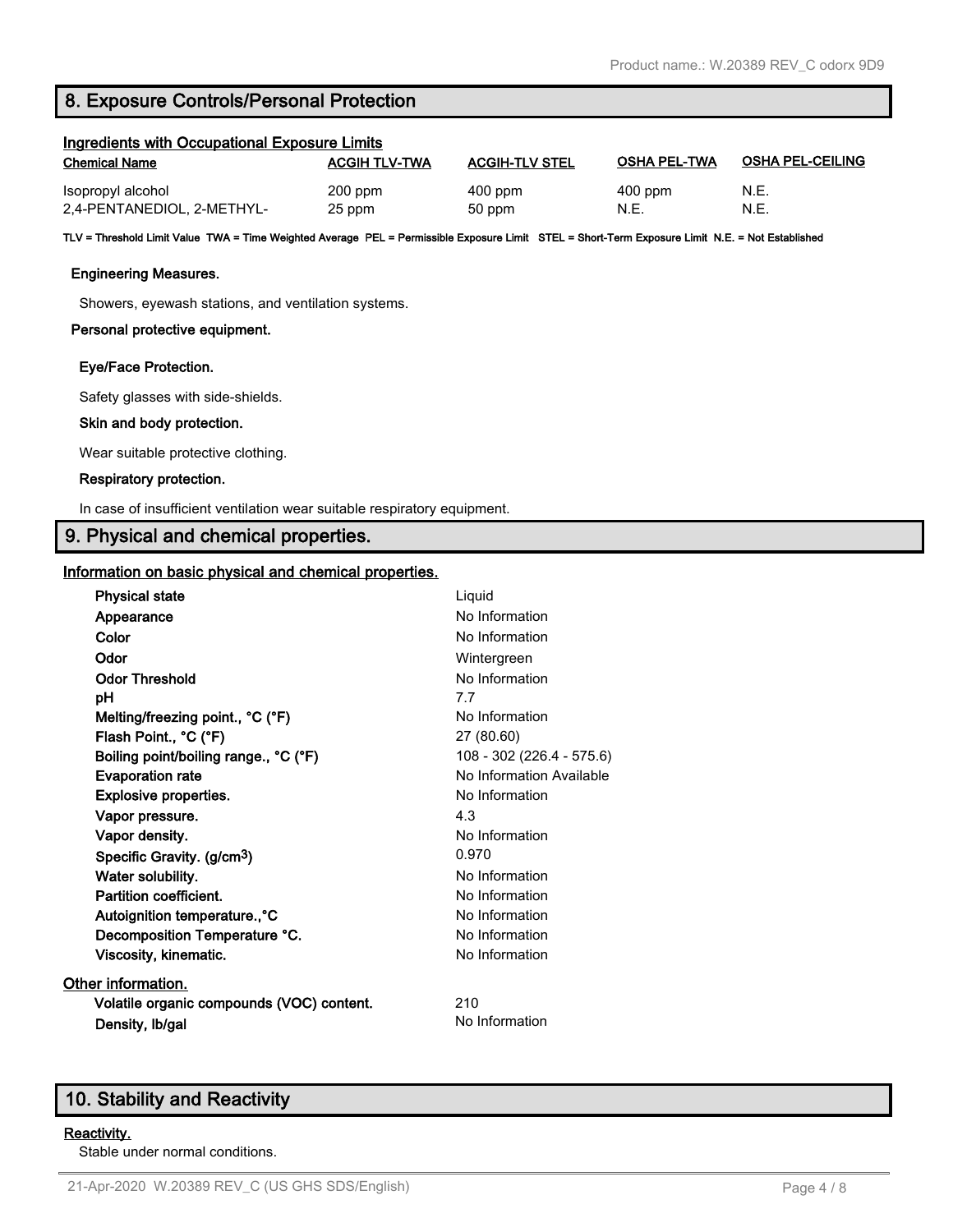### **Chemical stability.**

Stable under recommended storage conditions.

### **Possibility of hazardous reactions.**

None known based on information supplied.

### **Conditions to Avoid.**

Strong oxidizing agents.

### **Incompatible Materials.**

None known based on information supplied.

#### **Hazardous Decomposition Products.**

Carbon dioxide (CO<sub>2</sub>), carbon monoxide (CO), oxides of nitrogen (NO<sub>x</sub>), dense black smoke.

### **11. Toxicological Information**

### **Information on toxicological effects.**

**Acute toxicity.**

#### **Product Information**

| LD50 Oral<br>3,502.00 mg/kg | LD50 Dermal<br>18,139.00 mg/kg                   | LC50 Inhalation (Vapor)<br>320.70 mg/l |                           |                        |
|-----------------------------|--------------------------------------------------|----------------------------------------|---------------------------|------------------------|
| Component Information.      |                                                  |                                        |                           |                        |
| <u>CAS-No.</u>              | <b>Chemical Name</b>                             | LD50 Oral                              | <b>LD50 Dermal</b>        | <b>LC50 Inhalation</b> |
| 68131-39-5                  | ALCOHOLS, C12-15, ETHOXYLATED                    | 1600 mg/kg Rat                         | 2500 mg/kg<br>Rabbit      | 22 mg/l (Vapor)        |
| 67-63-0                     | Isopropyl alcohol                                | 5840 mg/kg (Rat)                       | 13,900 mg/kg (<br>Rabbit) | N.I.                   |
| 107-41-5                    | 2,4-PENTANEDIOL, 2-METHYL-                       | 3700 mg/kg Rat                         | 12300 mg/kg<br>Rabbit     | >.3 mg/L Rat (Vapor)   |
| 2050-08-0                   | <b>AMYL SALICYLATE</b>                           | 4100 mg/kg Rat                         | >5000 mg/kg<br>Rabbit     | N.I.                   |
| 119-36-8                    | BENZOIC ACID, 2-HYDROXY-, METHYL<br><b>ESTER</b> | 887                                    | N.I.                      | N.I.                   |
| 5989-27-5                   | D-limonene                                       | 5200 mg/kg, 4400<br>mg/kg Rat          | >5000 mg/kg<br>Rabbit     | N.I.                   |
| $91 - 64 - 5$               | <b>COUMARIN</b>                                  | >5000 mg/kg Rat                        | $>2000$ mg/kg Rat N.I.    |                        |
| $N.I. = No Information$     |                                                  |                                        |                           |                        |
|                             |                                                  |                                        |                           |                        |

### **Skin corrosion/irritation.**

SKIN IRRITANT.

### **Eye damage/irritation.**

No Information

#### **Respiratory or skin sensitization.** No Information

**Ingestion.**

No Information

### **Germ cell mutagenicity.**

No Information

### **Carcinogenicity.**

No Information

| CAS-No.   | <b>Chemical Name</b> | <u>IARC</u>  | <u>NTP</u>               | <b>OSHA</b>              |
|-----------|----------------------|--------------|--------------------------|--------------------------|
| $91-64-5$ | <b>COUMARIN</b>      | IARC Group 3 | $\overline{\phantom{a}}$ | $\overline{\phantom{0}}$ |
| 5989-27-5 | D-limonene           | IARC Group 3 | $\overline{\phantom{0}}$ | $\overline{\phantom{0}}$ |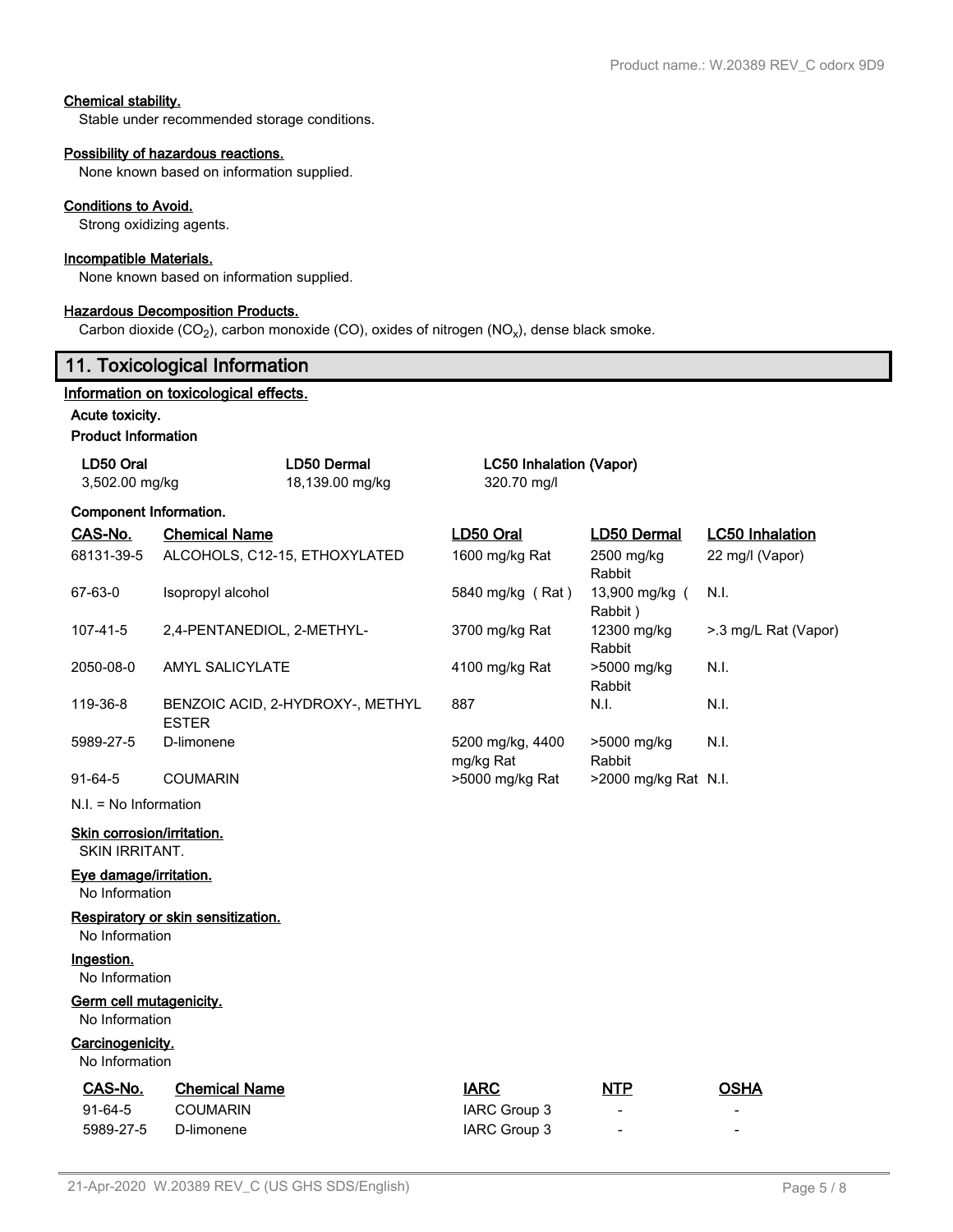### **Reproductive toxicity.**

No Information

### **Specific target organ systemic toxicity (single exposure).**

No Information

### **Specific target organ systemic toxicity (repeated exposure).**

No Information

### **Aspiration hazard.**

No Information

### **Primary Route(s) of Entry**

No Information

### **12. Ecological Information**

### **Toxicity.**

41.07% of the mixture consists of ingredient(s) of unknown aquatic toxicity

### **Ecotoxicity effects.**

| <b>Chemical Name</b>                   | <b>Toxicity to algae</b>                                                                            | <b>Toxicity to fish</b>                                                                                                                                                                      | Toxicity to daphnia and other<br>aquatic invertebrates |
|----------------------------------------|-----------------------------------------------------------------------------------------------------|----------------------------------------------------------------------------------------------------------------------------------------------------------------------------------------------|--------------------------------------------------------|
| Isopropyl alcohol<br>67-63-0           | EC50 96 h Desmodesmus<br>subspicatus >1000 mg/L, EC50<br>72 h Desmodesmus subspicatus<br>>1000 mg/L | LC50 96 h Pimephales promelas<br>9640 mg/L, LC50 96 h<br>Pimephales promelas 11130 mg/<br>L, LC50 96 h Lepomis<br>macrochirus >1400000 µg/L                                                  | EC50 48 h Daphnia magna<br>13299 mg/L                  |
| 2.4-PENTANEDIOL, 2-METHYL-<br>107-41-5 |                                                                                                     | LC50 96 h Pimephales promelas<br>10500 - 11000 mg/L, LC50 96 h<br>Lepomis macrochirus 10000 mg/<br>L, LC50 96 h Pimephales<br>promelas 8690 mg/L, LC50 96 h<br>Pimephales promelas 10700 mg/ | EC50 48 h Daphnia magna 2700<br>- 3700 mg/L            |
| D-limonene<br>5989-27-5                |                                                                                                     | LC50 96 h Pimephales promelas<br>0.619 - 0.796 mg/L, LC50 96 h<br>Oncorhynchus mykiss 35 mg/L                                                                                                |                                                        |

### **Persistence and degradability.**

No data are available on the product itself.

### **Bioaccumulative potential.**

Discharge into the environment must be avoided.

| CAS-No.  | <b>Chemical Name</b>                             | <u>log POW</u> |
|----------|--------------------------------------------------|----------------|
| 67-63-0  | Isopropyl alcohol                                | 0.05           |
| 107-41-5 | 2.4-PENTANEDIOL, 2-METHYL-                       | < 0.14         |
| 119-36-8 | BENZOIC ACID. 2-HYDROXY-. METHYL<br><b>FSTER</b> | 2.55           |

### **Mobility in soil.**

No information

### **Other adverse effects.**

No information

### **13. Disposal Considerations**

### **Waste Disposal Guidance.**

Disposal should be in accordance with applicable regional, national and local laws and regulations.

### **14. Transport Information**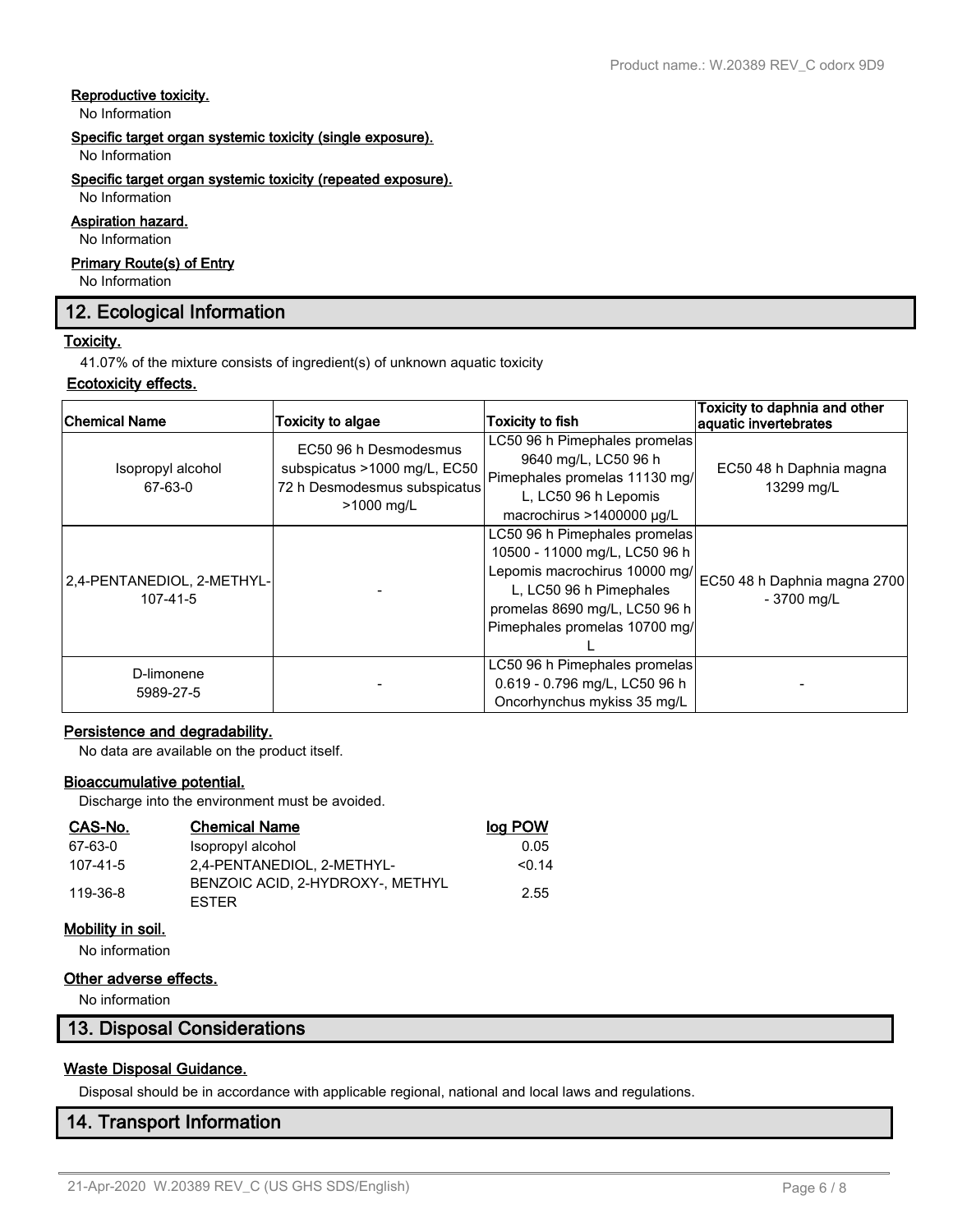### **DOT**

| <b>Shipping Name:</b>                        | <b>Limited Quantity</b>                                      |
|----------------------------------------------|--------------------------------------------------------------|
| <b>Hazard Class:</b><br><b>UN/NA Number:</b> | Regulated<br>1993                                            |
| <b>Packing Group:</b>                        | Ш                                                            |
|                                              |                                                              |
| <b>IMDG</b>                                  |                                                              |
|                                              | Proper Shipping Name: Flammable Liquid, N.O.S. (Isopropanol) |
| <b>Hazard Class:</b>                         |                                                              |

| <b>Hazard Class:</b>           |                                                                                                        |
|--------------------------------|--------------------------------------------------------------------------------------------------------|
| UN Number:                     | 1993                                                                                                   |
| <b>Packing Group:</b>          | Ш                                                                                                      |
| <b>Additional Information:</b> | This product contains a chemical which is listed as a marine pollutant according to<br><b>IMDG/IMO</b> |
| IATA                           | Regulated                                                                                              |

## **15. Regulatory Information**

### **International Inventories:**

| TSCA                 | Complies                                                                                          |
|----------------------|---------------------------------------------------------------------------------------------------|
| DSL                  | Complies                                                                                          |
| <b>DSL/NDSL</b>      | Complies                                                                                          |
| <b>EINECS/ELINCS</b> |                                                                                                   |
| ENCS                 | Complies                                                                                          |
| IECSC                | Complies                                                                                          |
| KECI                 |                                                                                                   |
| <b>PICCS</b>         | Complies                                                                                          |
| AICS                 | Complies                                                                                          |
| NZIoC                | Complies                                                                                          |
| TCSI                 |                                                                                                   |
| <b>TSCA</b>          | United States Toxic Substances Control Act Section 8(b) Inventory.                                |
| <b>DSL</b>           | Canadian Domestic Substances List.                                                                |
| <b>DSL/NDSL</b>      | Canadian Domestic Substances List/Canadian Non-Domestic Substances List                           |
| <b>EINECS/ELINCS</b> | European Inventory of Existing Chemical Substances/European List of Notified Chemical Substances. |
| <b>ENCS</b>          | Japan Existing and New Chemical Substances.                                                       |
| <b>IECSC</b>         | China Inventory of Existing Chemical Substances.                                                  |
| <b>KECL</b>          | Korean Existing and Evaluated Chemical Substances.                                                |
| <b>PICCS</b>         | Philippines Inventory of Chemicals and Chemical Substances.                                       |
| <b>AICS</b>          | Australian Inventory of Chemical Substances.                                                      |
| <b>NZIoC</b>         | New Zealand Inventory of Chemicals.                                                               |
| <b>TCSI</b>          | Taiwan Chemical Substance Inventory                                                               |
|                      |                                                                                                   |

### **U.S. Federal Regulations:**

### **SARA SECTION 313:**

This product contains the following substances subject to the reporting requirements of Section 313 of Title III of the Superfund Amendment and Reauthorization Act of 1986 and 40 CFR part 372: .

| <b>Chemical Name</b> | CAS-No. | <b>Weight Percent</b> |
|----------------------|---------|-----------------------|
| Isopropyl alcohol    | 67-63-0 | $10 - 25$             |